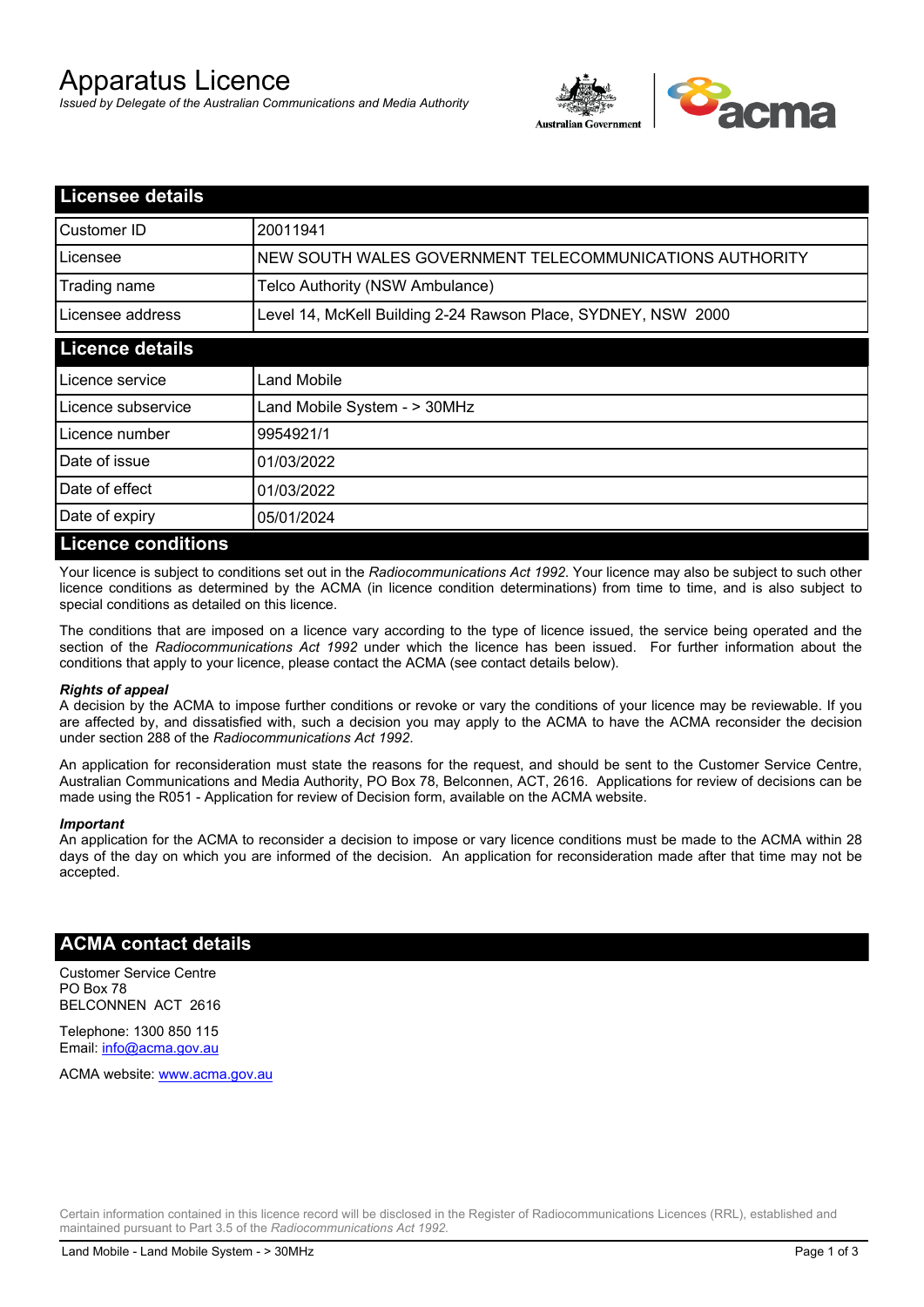# **Advisory Notes applying to licence no.: 9954921/1**

Conditions applicable to the operation of Land Mobile System station(s) authorised under this licence can be found in the Radiocommunications Licence Conditions (Apparatus Licence) Determination and the Radiocommunications Licence Conditions (Land Mobile Licence) Determination. Copies of these determinations are available from the ACMA and from the ACMA home page (www.acma.gov.au).